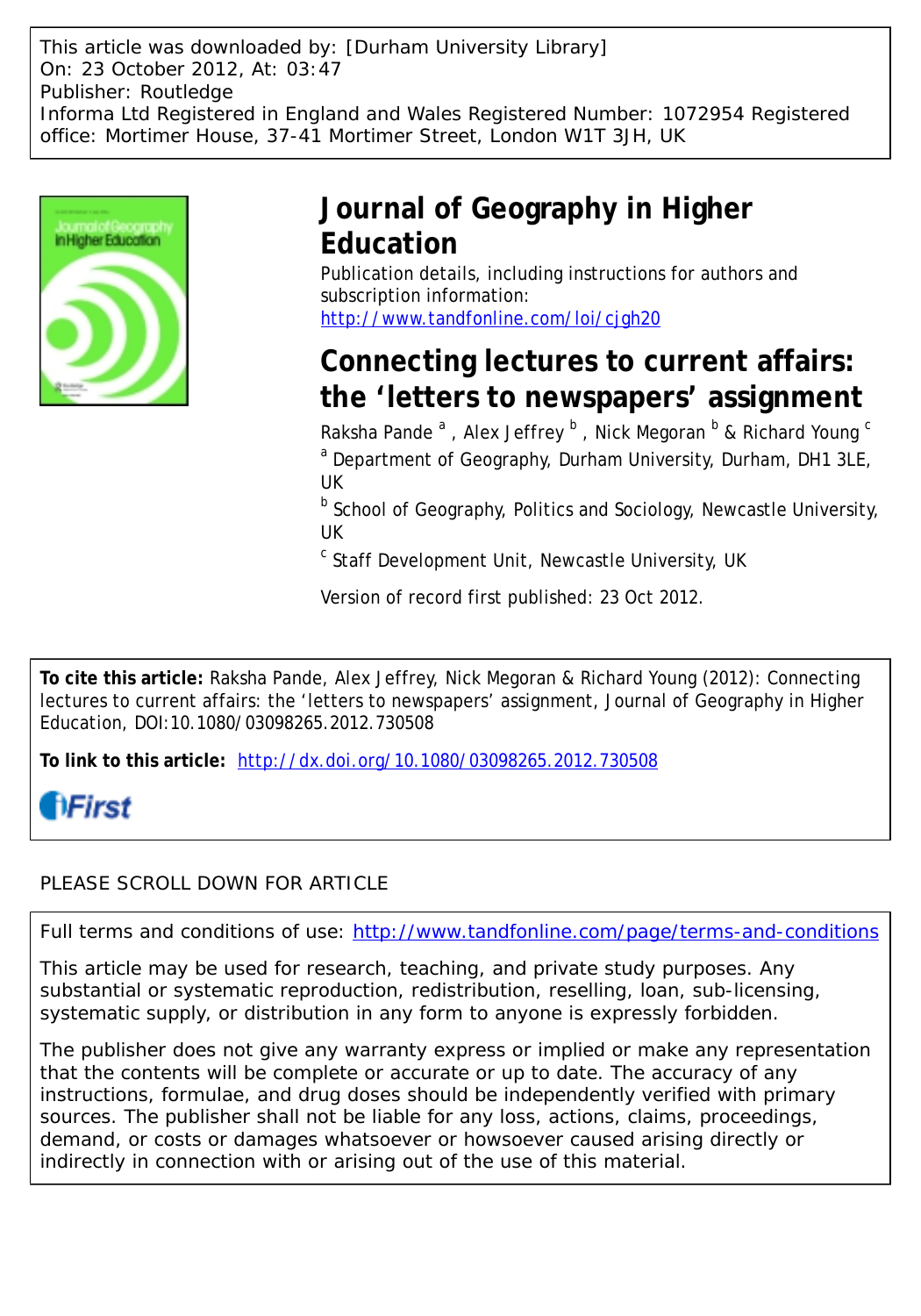### Connecting lectures to current affairs: the 'letters to newspapers' assignment

Raksha Pande<sup>a\*</sup>, Alex Jeffrey<sup>b</sup>, Nick Megoran<sup>b</sup> and Richard Young<sup>c</sup>

<sup>a</sup>Department of Geography, Durham University, Durham DH1 3LE, UK; <sup>b</sup>School of Geography, Politics and Sociology, Newcastle University, UK; <sup>c</sup>Staff Development Unit, Newcastle University, UK

(Received 15 December 2011; final version received 30 July 2012)

This paper presents the experiences of teaching political geography, in a level 2 BA course, with the use of an innovative assignment – the letters to newspapers assignment. We provide here the aims, rationale and a detailed outline of the assignment. We also discuss student feedback from 67 questionnaires and 2 focus groups. Our findings suggest that the assignment was instrumental in (a) enabling the students to see concepts in action, that is to link abstract ideas with real-world issues and (b) initiating a move away from passive learning towards supporting students to actively and critically reflect upon their relationship with the world.

Keywords: political geography; newspapers; letters; active learning; critical pedagogy

#### Introduction

The teacher's qualification consists in knowing the world and being able to instruct others about it, but his (sic) authority rests on his assumption of responsibility for that world. Vis-avis the child it is as though he were a representative of all adult inhabitants, pointing out the details and saying to the child: This is our world. (Hannah Arendt, 1954)

Hannah Arendt's view that the authority of teachers rests on assuming responsibility for the world reminds us about the ethics involved in pedagogy. As political geographers engaged in teaching about "the world," we try to equip our students with a critical lens with which they can begin to see the world as it "is actively spatialized, divided up, labelled, sorted out into a hierarchy of places of greater or lesser 'importance' by political geographers, other academics and political leaders" (Agnew, 1998, p. 3). However, to make these arguments "come alive" in the students' imagination so that they can see the relevance of the concepts and theories in real life can sometimes be a more difficult task.

In recent years, we have seen active learning techniques such as discussions (Dengler, 2008), problem solving, brainstorming (Bradbeer, 1996), role plays (Maddrell, 1994) and debate (Healey, 2012) being more commonly used to encourage students to interact and engage with lecture materials (Revell & Wainright, 2009, p. 209). There have also been calls to engage with the media and current affairs in geography teaching at large (Maddrell, 2010; Schuermans, Meeus, & De Maesschalck, 2010). Assessments have also moved away from being purely examination based towards course work and group projects, in order to encourage students to analyse and synthesize information as opposed

<sup>\*</sup>Corresponding author. Email: raksha.pande@dur.ac.uk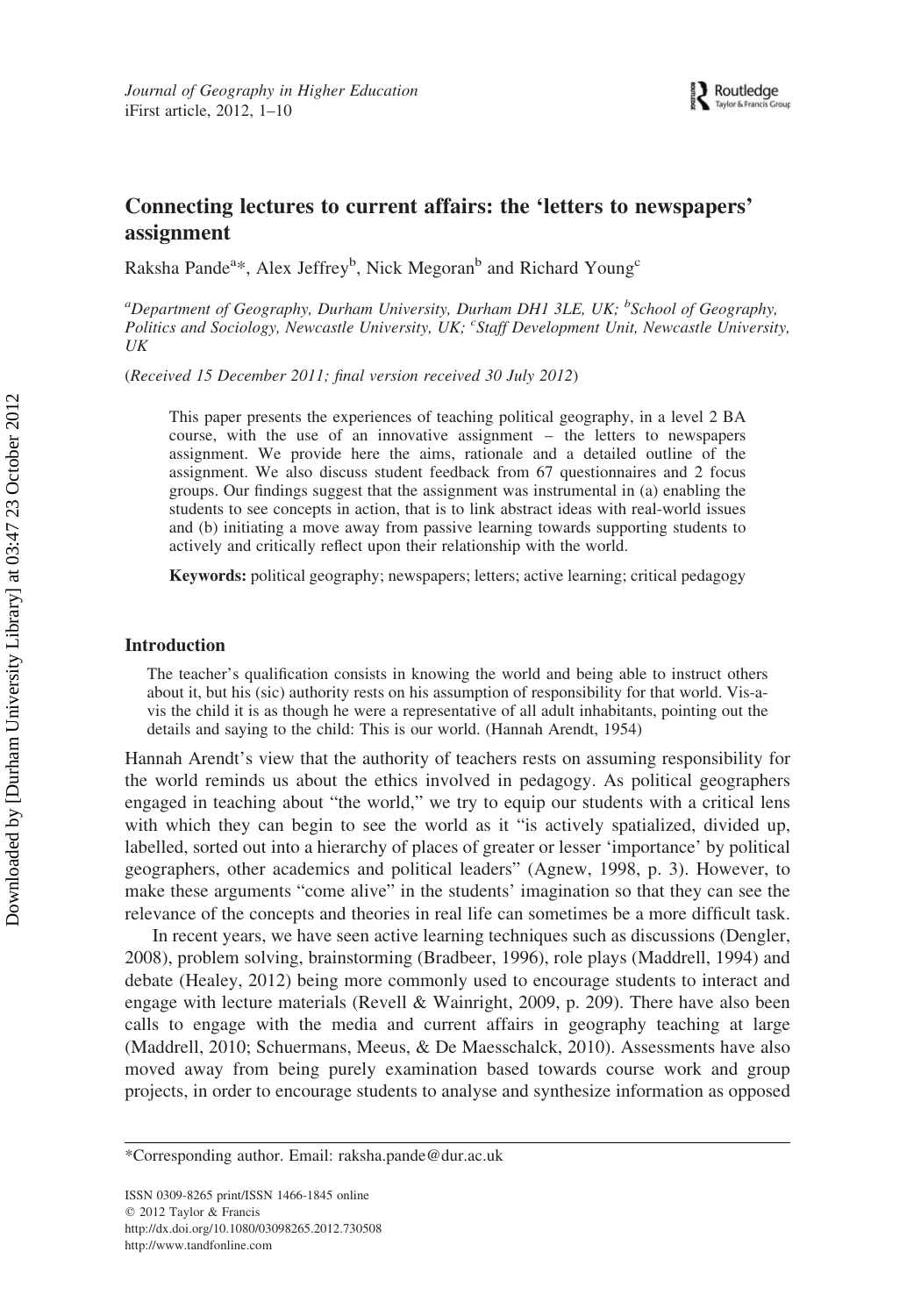to merely reproducing it in an exam setting. The undergraduate review essay though still remains the most popular assessment method (Heywood, 1988; Hounsell, 1997; Prosser & Webb, 1994). It typically asks the students to discuss, evaluate or identity features of a substantial disciplinary topic by following a chosen line of argument (Bonnett, 2001).

Although essays are a valuable established method of assessment, we have found that their adoption by students often involves a formulaic essay plan which typically situates the chosen topic within the literature and in a good attempt might also give a critically balanced argument. However, an essay is not always the best format in which to get students to engage with current affairs. Especially in political geography, examples from current affairs are valuable when trying to analyse concepts such as sovereignty, nationalism, the state, borders and boundaries. However, when students do cite such examples they are rarely explored in relation to the relevant scholarly literature. This undermines the capacity of the essay-type assessment to provide an accurate reflection of the students' ability to apply and ultimately retain concepts introduced in lectures.

In an age of 24-h TV news channels and where news feeds punctuate our daily routines via news website browsing or through social networking sites, students are certainly not suffering from a lack of information. What perhaps is more elusive is to see them make sense of the bewildering amount of available information and to develop an ability to situate and contextualize facts and figures in order to form an assessed and informed opinion. This may be especially important with the current move towards online sources of news, the values of which may be harder to judge (see e.g. Luckhurst, 2011 and responses). With this in mind, we have developed a new assignment that takes its inspiration from the "Letters to the editor" columns of newspapers. It is aimed at encouraging students to practice the skills of stepping back from acquisition of information and to evaluate it in relation to its source, focus and narrative. For us, it is a complementary addition to an undergraduate essay assignment. The letters to newspapers (LTN) assignment focuses on one of the strengths of the essay-type assignments, namely its focus on encouraging students to relate academic information to real-world examples by formalizing the process of thinking, reflecting and making evidence-based opinions in a concise, written format.

In this paper, we make a case for a more "active learning pedagogical model" (Fletcher, 2005) in political geography teaching. The text is also intended to serve as a guide document for interested colleagues to reproduce the assignment part or whole in their own teaching. To this end, we present here the aims and rationale of the assignment together with an outline of the mechanics of successfully running it among stage 2 students. We also report back on student feedback obtained via post-assignment questionnaires and two focus groups.

#### Aims and rationale

The assignment requires students to submit a letter for publication to the editor of a UK national, regional or local newspaper, responding to an item in that newspaper that in some way relates to the taught material on the module. The students are then required to submit their letters for assessment together with a properly referenced 1600-word commentary on it. The assignment has three aims. The first is to demonstrate disciplinary knowledge of the taught material. The second is to enable students to take responsibility for relating this knowledge to the world around them. The third is to not only relate knowledge to contemporary debates, but actively engage in them. As we point out to our students, the letters' sections of newspapers are important for a number of reasons. They are a prominent public forum that can often set agendas in political debate. The Red Cross and Amnesty International are examples of organizations that have their origins in letters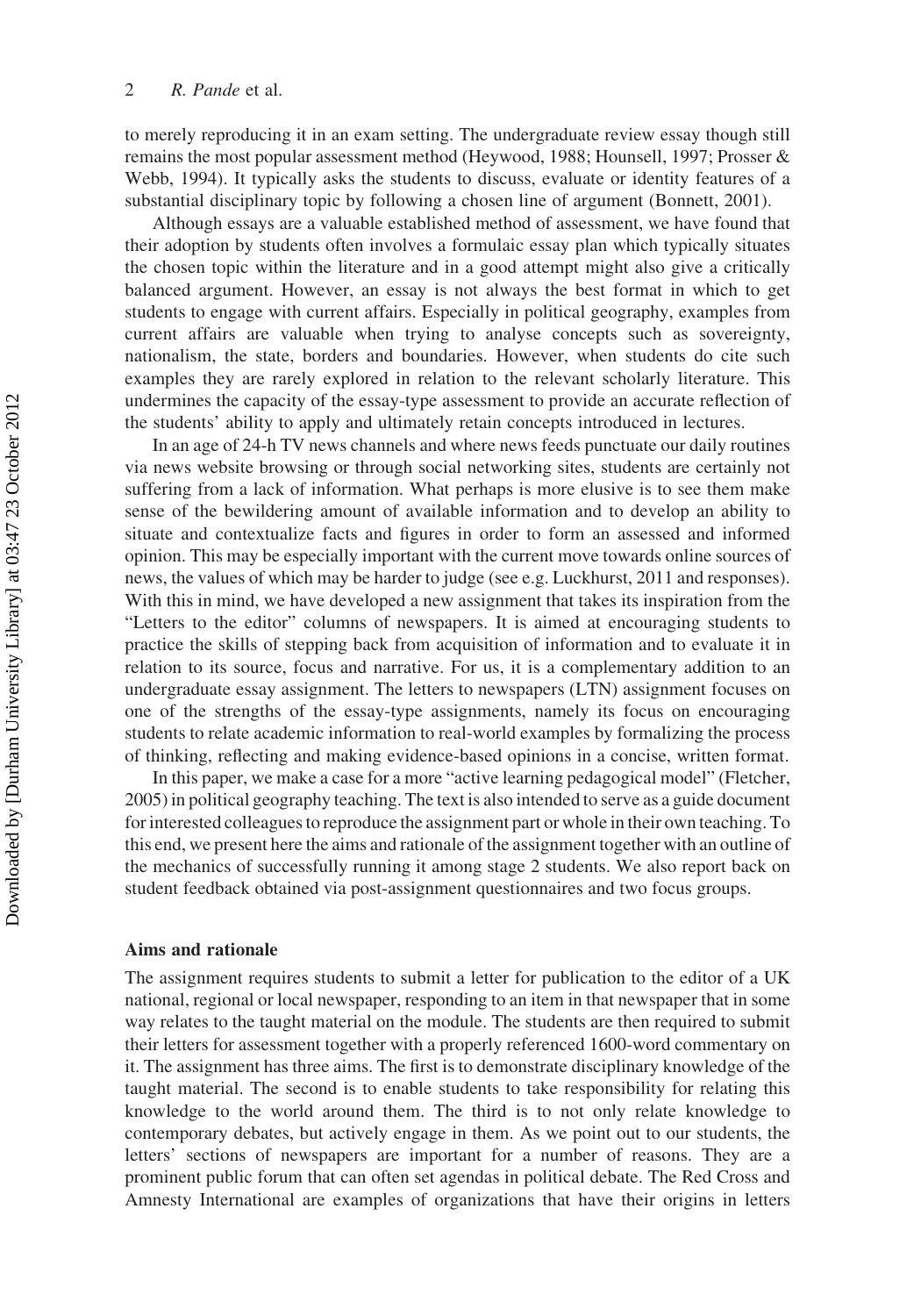published in UK newspapers. They are also often the only parts of newspapers in which genuinely dissenting views to the editorial line are to be found.

The second and third aims can be summed up as moving from passive learning to critical participation in the world, and are inspired by the writings of Brazilian educator Freire (1972, 1998a, 1998b). Freire argued that critical pedagogy should be one that "not only supports the practice of students and workers reflecting critically upon their location in the world, but also on their relationship with the world" (cited in McLaren  $\&$ Farahmandpur, 2002, p. 48). For Friere, education involves both a struggle for meaning and a struggle over power relations. As Mohanty (2006, p. 195) puts it "education becomes the terrain where power and politics operate ... this way of understanding the academy entails a critique of education as the mere accumulation of disciplinary knowledges that can be exchanged on the world market for upward mobility". The aim instead is to engender among our students a critical consciousness, one which focuses not only on the relation between existing socio-political configurations and their subjectivities as students now but also as future opinion and decision makers of our world. Much of the standard material on assessment and teaching is silent on this issue (e.g. Bedford & Burgess, 2001; Bryan, 2006), prioritizing instead the cultivation of subjectivities that "aspire to become more efficient, professional individuals" (Bryan, 2006, p. 225) – which might be interpreted to mean consumers and producers, ideally suited to neoliberalism. Hence, the LTN assignment was intended to help students "develop as geographers and citizens" (Yarwood, 2005, p. 367)

In addition to a desire for stimulating forms of participatory citizenship, the design of the LTN exercise was influenced by recent scholarship that has sought to situate pedagogy within wider political and cultural contexts. To this end, we have been influenced by the manifesto for a cyborg pedagogy from Angus et al. (2001). This body of work seeks to integrate Haraway's (1997) concept of 'situated knowledge' within practices of teaching and learning. As Cook (2010, p. 198) explains, Haraway has advanced our understanding of the politics of knowledge production and circulation:

responsible knowledge of the world is one which is grounded, embodied and locatable in a "knowing self" [and] is partial in all its guises.

Through the LTN assignment, we have attempted to help students make critically informed connections between real-world political events as they are reported in the news with the geopolitical concepts, categories and the "regimes of truths" (Foucault, 1980) they represent. The notion of "border pedagogy" (Giroux, 1991; Hooks, 1994) is also of significance here, where geography teaching comes to equate learning with the creation of critical rather than merely good citizens. As Giroux has noted "we need to combine the modernist emphasis on the capacity of individuals to use critical reason ... with a postmodern concern with how we might experience agency in a world constituted in differences" (Giroux, 1991, p. 72). One of the first steps towards feeling a sense of agency is through the ability to articulate informed opinions, or to put it informally, to be able to make your mind up – not in the sense of having an inflexible view of the world, but as in opinions forming the springboard to decision and action. To understand the news, beyond just the text of what is being reported, one needs to appreciate what Scholes (1985) has referred to as "textual power", the ability of text to inform, fashion and invite opinion. According to him (cited in Giroux, 1991, p. 73), as teachers we need to encourage students to read within, upon and against the text, in order to reveal the contested nature of knowledge making. In other words, such a form of study should involve dimensions of reading, interpretation and criticism. Our LTN assignment is an attempt at encouraging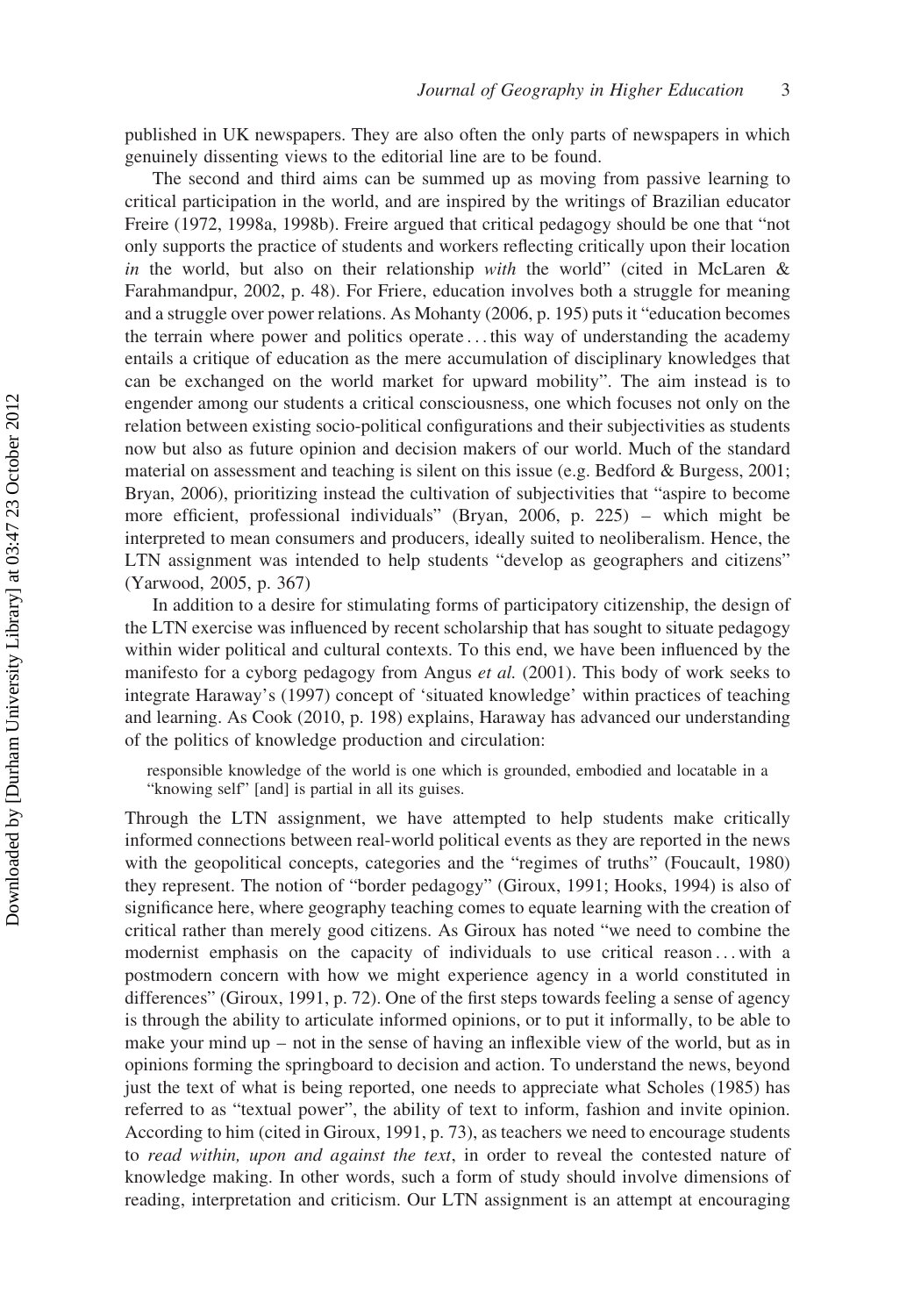undergraduate students to hone this form of close reading in relation to newspaper texts. By asking them to write letters to the editor expressing an informed opinion, we have envisaged that they have not only been encouraged to make links between world events and the concepts taught in the classroom but also have been persuaded to practice the skill of critical interpretation.

#### Outline of the assignment

The LTN assessment is part of Newcastle University's second year optional module, "Political Geography," taught by Nick and Alex. In 2008–2009, Raksha worked as a teaching assistant on the module, and conducted and analysed the data from the focus groups. Richard, who helped train Nick and Alex in his role with the university's Staff Development Unit, brings his expertise in pedagogical theory and practice to this article. The assignment was designed "to create possibilities for the construction and production of knowledge rather than to be engaged simply in a game of transferring knowledge" (Freire, 1998a, p. 49, 1998b). Differentiated from the "transmission model" of teaching, it is a form of "active learning" that "encourages learners to make sense of topics by engaging in the learning process through participation in a structured learning activity to obtain desired learning outcomes" (Fletcher, 2005, p. 313). In the LTN assignment, we have aimed to use an activity that students are already familiar with, reading newspapers and prolonged its practice and effect by association with lectures and taught material in the classroom.

As this is a new form of assessment for the students which requires skills not usually taught at school or university, care is taken to equip the students to undertake it. An introductory lecture explains the rationale of the exercise, how to identify relevant newspaper material to respond to, how to write letters and the actual process of submission of letters to editors. A separate handbook is produced for the exercise, explaining rationale and process very carefully. It contained a number of examples of letters which the instructor (Nick) and students in previous years have published. During the lecture, the style and characteristics of these letters are explained in more detail. Not included in the handbook, but shown in lecture slides, are a collection of letters the instructor received from readers in reply, both published in the newspapers and sent privately. As many of these question the judgement, mental stability and even grammatical ability of the instructor, it added a humorous element that helped to unsettle the performance of authority that a lecture hall environment tends to produce. The handbook also contained links to websites providing guidance on writing LTN.

This initial lecture is followed up by a 2-h workshop, run by Nick, Alex and Raksha. Students are encouraged to bring draft letters or recent newspaper articles to discuss in small groups and with the instructors and teaching assistants. The instructor talks through how examples of reports and stories from that morning newspapers relate to the module and could be the theme of letters. The students are shown that relevant material is not confined to major articles on obviously political geographical topics such as territorial disputes, but can be found in the letters and opinion pages, political cartoons and even the sport or lifestyle supplements. The detailed handbook provided contains clear advice on writing and submitting letters, along with many examples of published letters written by both staff and students. Additional support for the exercise is provided by lecturers referring to relevant topics in the news during lectures, and a "political geography in the news" notice board in the Geography Department on which Nick and Alex regularly posted relevant newspaper cuttings.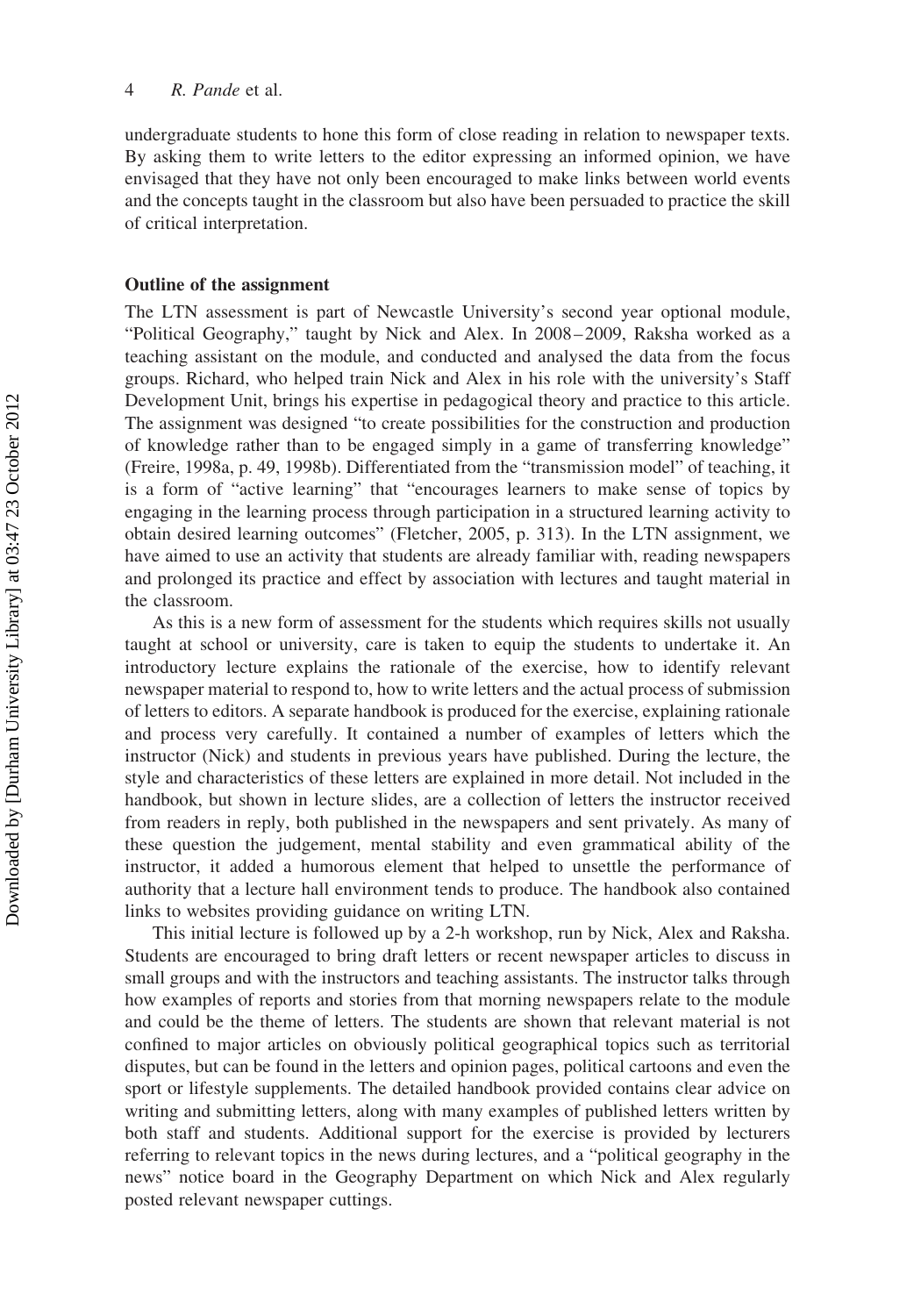The provision of a lecture, a workshop and a handbook is time consuming compared to the traditional method of distributing an essay question. However, it is necessary to support the students by equipping them with what are to almost all of them new skills and enabling them to grasp the purpose of the exercise. In order to ensure that the assignment is fully integrated into the module syllabus, students are required to submit to the university the original newspaper item they responded to, the letter they wrote to the newspaper with proof of submission (usually an automated email response) and a 1600-word commentary on the aspect of the political geography module that their chosen newspaper item and letter engage with. The letter itself is not marked, although a book prize is given for the best published letter. The commentary is worth 40 per cent of the overall module mark, the remainder being an unseen examination. Although this was not part of the original rationale, this assessment has the advantage of mitigating the dangers of plagiarism, by following Bryan and Clegg's advice to set questions related to current affairs so that there is less chance that students can find material suitable for plagiarizing (Bryan, 2006, p. 219).

#### Analysing student engagement

The research for this article was conducted among second and third year undergraduates who were enrolled for the "Political Geography" module at Newcastle University's Geography Department in the years 2008–2009 and 2009–2010, respectively. We used post-assessment questionnaires and focus groups as the research methods to collect data for analysing student engagement with the assignment. The questionnaires were distributed at the end of the academic year to second year undergraduates. In addition to the questionnaire, we also invited second and third year undergraduates to reflect on their learning experience in two separate focus groups. Focus groups are a well-established research method among human geographers (Hopkins, 2007) and are particularly valuable in collecting data on topics that involve and benefit from shared collective experiences. Nick and Alex recruited the focus group participants by distributing a written call for participation in their second and third year lectures. Students were asked to sign up by indicating their availability and contact email addresses. Raksha then emailed all the students who had expressed an interest in participation suggesting a time and venue for the discussion. Two focus groups were conducted, each lasted for an average of 45–50 min. The focus group with second year students involved seven participants (five female and two male), and there were five participants (four male and one female) in the group with third year undergraduates. The sample although self-selective (due to the nature of voluntary participation in focus groups) was representative of the white, 18–21-aged student body in geography at our institution. Students were explained the purpose of the focus group and permission to tape record the conversations was also sought. Informed consent and confidentiality was also recorded on tape. We present here the results from the evaluation of feedback questionnaires followed by the findings from the focus group discussions. As our interest for this paper is on student engagement with newspapers and how that changed, we confine our reporting of results to that question.

There were 136 second year undergraduate students enrolled in the course for the year 2009–2010 among whom we distributed the post-assessment questionnaires. All students had submitted the letters to their chosen newspapers and some of them had theirs published. The topics students engaged varied in focus from the "war on terror" to Somali pirates, from EU relations to the Spanish claim on the island of Gibraltar. The newspapers they chose ranged from the broadsheets to the local dailies. A total of 67 completed questionnaires were returned which makes an overall response rate of 49.2 per cent. The results (Table 1) from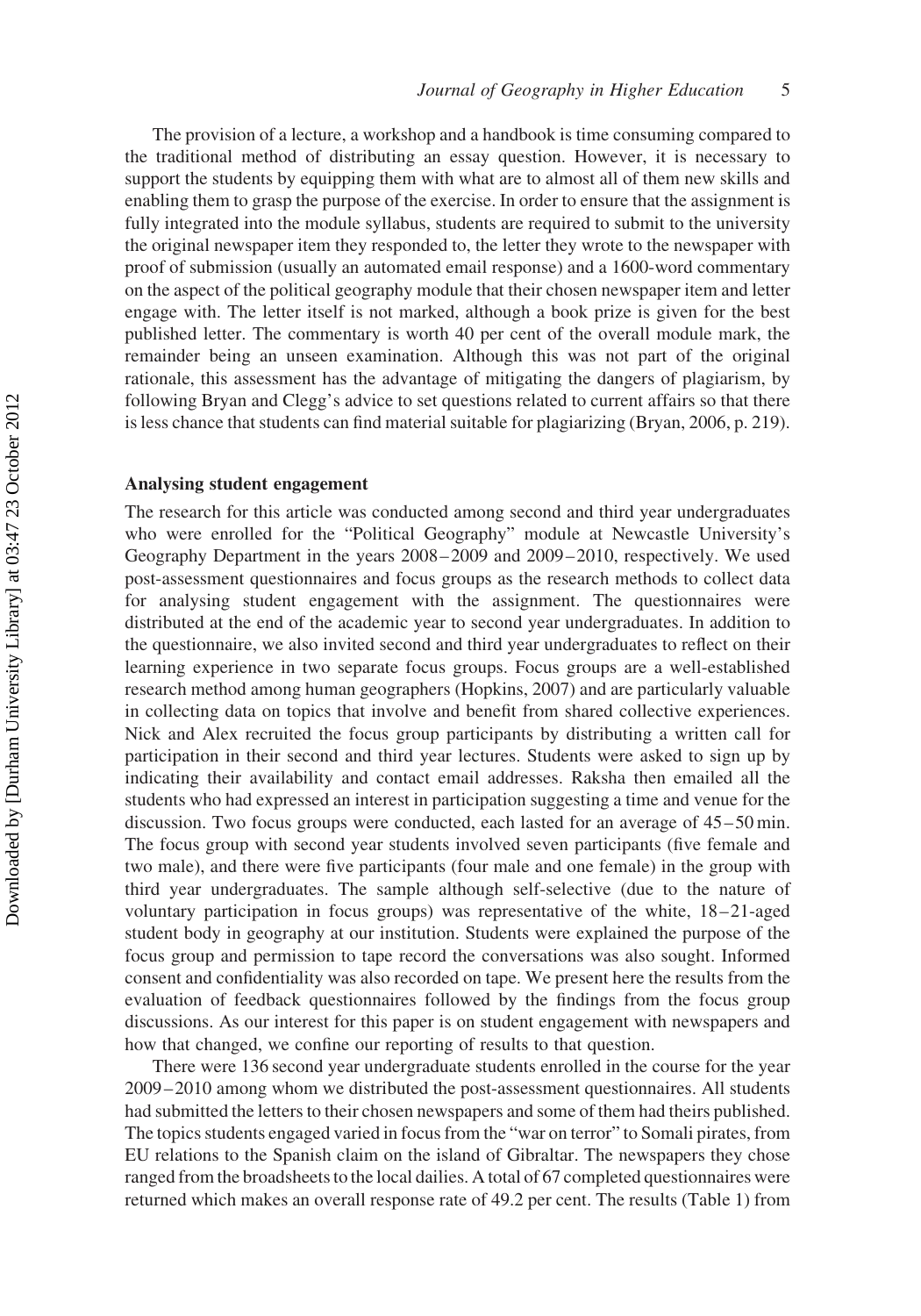| Serial number  | Questionnaire topic                                                                                    | Number | Percentage |
|----------------|--------------------------------------------------------------------------------------------------------|--------|------------|
| 1              | Students who wrote the compulsory one<br>letter                                                        | 44     | 66         |
| 2              | Students who wrote more than one<br>letter (the highest being 4)                                       | 23     | 34         |
| 3              | Students who said that they would<br>consider writing a letter in the<br>future                        | 31     | 46         |
| $\overline{4}$ | Students who have written a letter<br>to a newspaper since the assignment                              | 5      |            |
| 5              | Students who have participated through other<br>means (blogs/comment boards) after the assignment      | 14     | 22         |
| 6              | Students who reported a change in<br>the way they read the newspapers<br>as a result of the assignment | 47     | 70         |

Table 1. Results from post-assessment questionnaires.

the feedback questionnaires suggest an enthusiastic response to the new assignment. Over a quarter (34 per cent) reported submitting more than the required one letter. The highest number of letters written was four. Nearly half would consider continuing the practice of contributing to the letters to the editor section of their chosen newspapers. Seven per cent reported back as having already done so, and another 22 per cent had participated in news debate via other media such as blogs and comment sections on news websites. The highest positive response was to the question asking if the letters to newspaper exercise had changed the way they read newspapers. Some 70 per cent of the students replied yes and offered comments such as now I "engage more with political articles, think more about what is occurring around what is reported," "read more critically, link issues in newspapers to topics I study to better understand issues" and that the assignment "makes you read the (newspaper) article and first of all makes you think what's your point of view and then check if there are any other disagreements or arguments with different points of views."

#### Student reception of the new assignment

All focus group participants reported feeling "quite scared," when they first saw the assignment requirements in the module handbook. They felt, they were being taken out of their "comfort zone" as is evident from the following responses from three students:

I thought it was quite scary ... that it was going to be publicized like a proper publication

Yes felt the same, quite intimidated ... that you weren't just sort of in the same realm of the university but you were breaking out and interacting, so proper publicized work.

It was taking you out of your comfort zone, so it wasn't just sitting in front of a book ... .

The fact that the LTN, if they were published, were going out in public domain made for a daunting experience. The students felt they needed to be more careful and thorough in how they write and what opinion they express, which needless to say should be a concern in all written academic work, but the idea of having a potentially publishable piece reinforced the point as one student said that you "can't be careless or express unsubstantiated points as somebody might write a letter about it!" So even though the letter was not assessed as part of the assignment, the students felt that some measure of evaluation was nonetheless involved if the letters they wrote were published and read by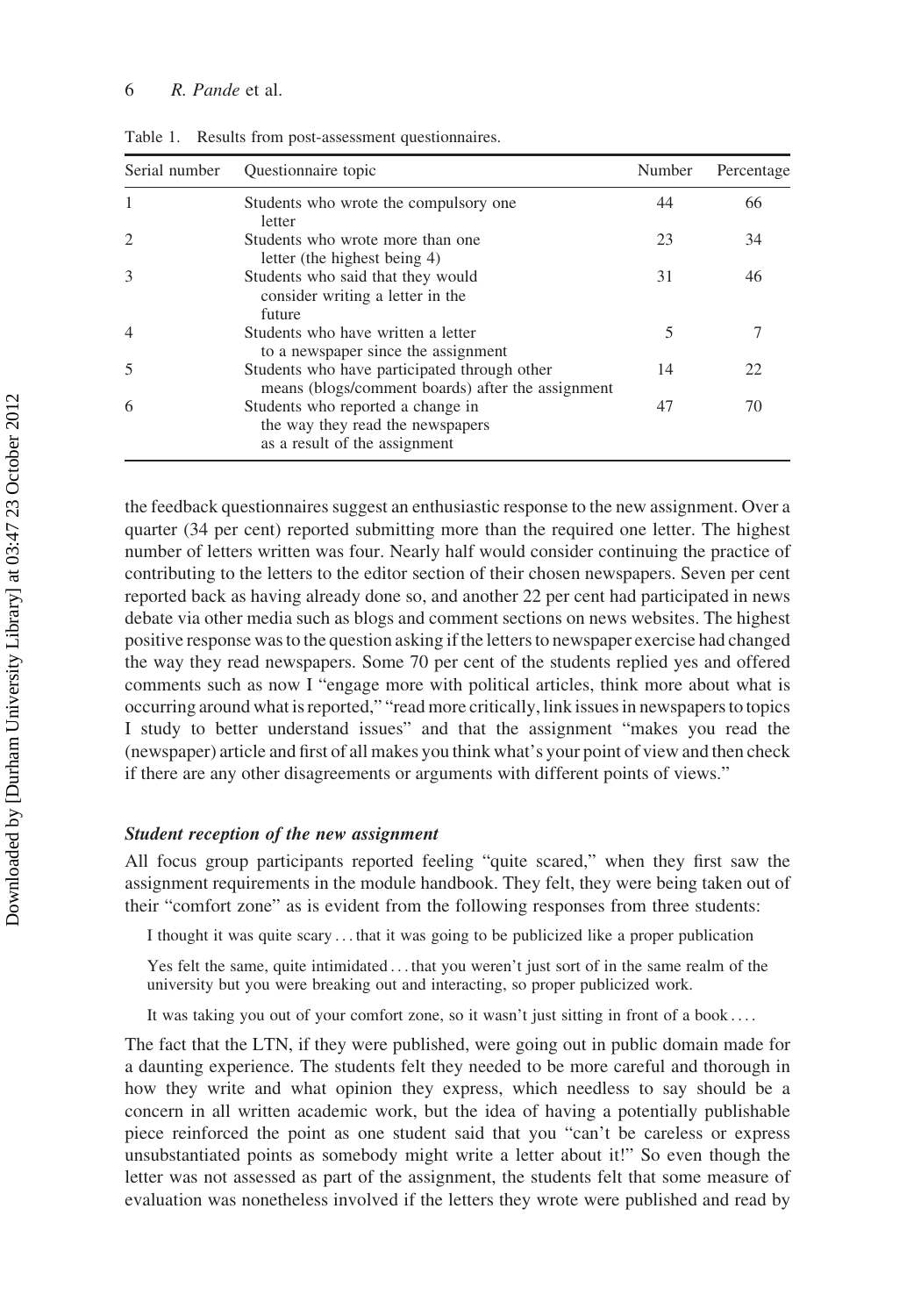a public audience. The point about "breaking out (of the realm of university space) and interacting" is important to note as one of the aims of the assignment was to encourage students to appreciate the link between ideas discussed in the academy and their relevance in the public sphere.

Although most students reported approaching the assignment with some trepidation, they did, however, appreciate the novelty of the exercise. The fact that it was not "just another essay assignment" was very appealing to them. In addition, once the initial fear over the new assignment was overcome, the exercise was deemed to be quite enjoyable as "you get to express your views [in a] personalized piece of work."

#### Main strengths of the LTN assignment

The focus group discussion brought an awareness to the forefront among the students of the value of geography as a discipline. As a result of the exercise, they reported learning to appreciate that "you can't escape, geography is everywhere" and "it made you think that everything round you is relevant to what you study."

In addition to the novelty of the assignment, students felt that it encouraged them to pick up a good habit, namely reading the daily papers and keeping up to date with current affairs issues. Moreover, they felt that the exercise made them evaluate and think more deeply about what is being said in the papers:

it made me realize that I read all that stuff in papers but just flip past it but actually [what is more important is] relating it to theory and having to think about the links between [the news topic and] what is being said in the lectures.

This aspect of relating news stories with what is being said in lectures was illustrated by an example that three students recalled. They had all written their letter about the Tamil Tigers in Sri Lanka in response to a news story about their role in "pioneering suicide bombing" as a method of expressing political dissent. In their letters, they had branded the Liberation Tigers of Tamil Eelam (LTTE) as terrorists and expressed outrage at their actions but on reflection and after doing their research for the commentary they felt that it was too simplistic a view of a very complex geopolitical issue. As one student concluded,

The essay was good for this, so the Tamil Tiger problem is a post-colonial situation, we are to blame as well, you saw the background, [the role of the] British empire and I suppose in that way you think about citizenship, where you are located etc.

This highlights that the assignment was successful in helping student not just to take a critical stance but also to be more reflexive about their position in relation to the world. It also highlighted the point that the LTN assignment works best when it is combined with a compulsory reflective piece. Otherwise, there is a danger of the letter-writing exercise just becoming an avenue of voicing unsubstantiated opinions.

As a result of the assignment, students also reported becoming more attuned to the politics of news making. They discovered that news is not just a reporting back of facts but it is made and is from a political and ideological stance. They reflected on how the newspapers they are used to reading are the ones bought at home by their parents as one student put it "for me it was understanding newspapers, The Telegraph is the standard newspaper at home and I had never read The Guardian" but for the assessment they consulted more than one paper and this opened up a more diverse range of sources and an appreciation of the differences between them.

Students also demonstrated an awareness of the transferable nature of the skills developed in the LTN assignment. For example, students appreciated the value of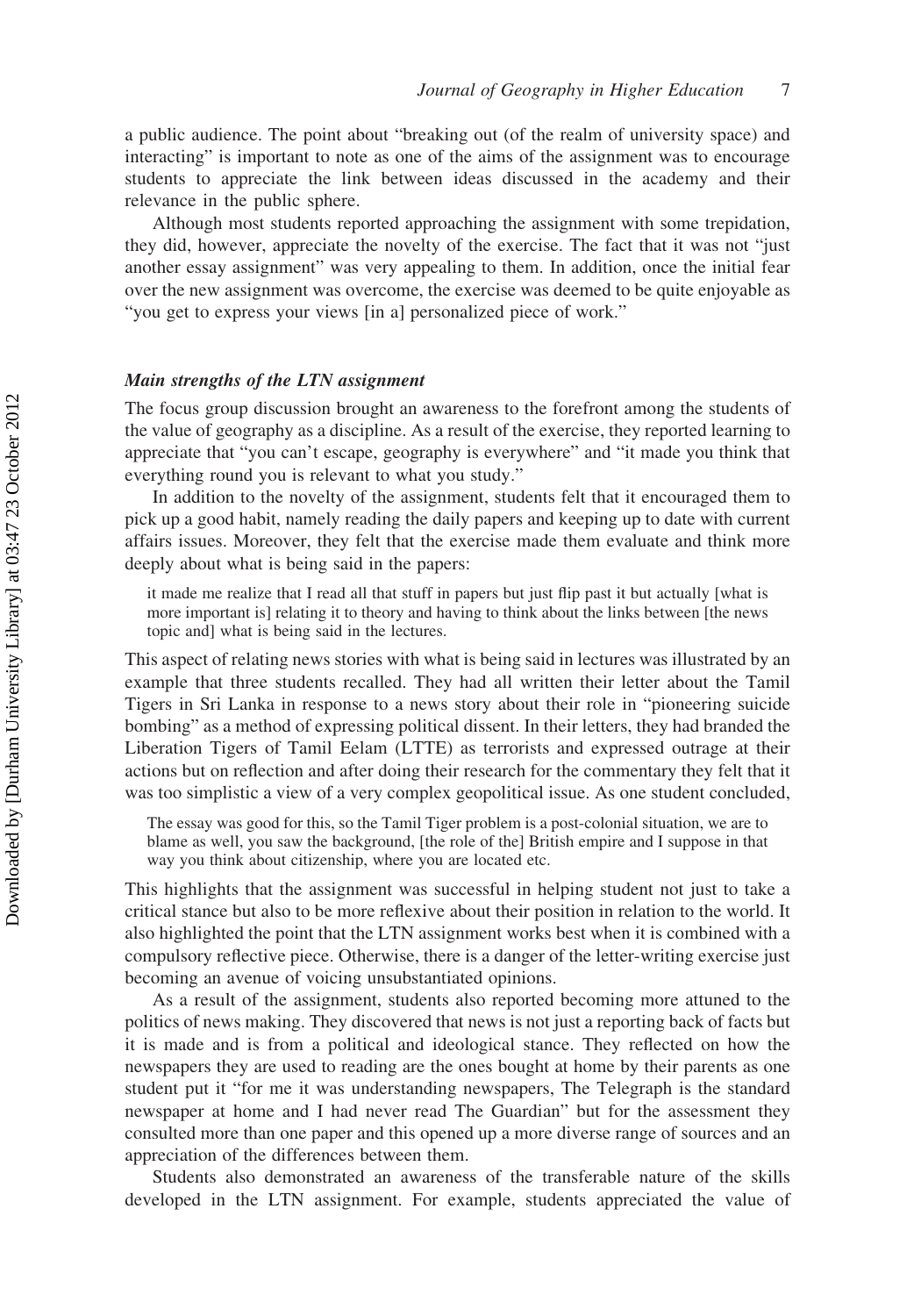expressing your opinion in a concise and coherent style: "to write a letter, short and concise is such a good skill to have, we are never going to write lengthy essays when we leave University." The value of brevity and being to the point in your opinion was expressed in the following terms: "If you have got a point to make, you have got to put it across effectively, to make a difference you have to be concise."

Interestingly, the students were able to identify the usefulness of the LTN exercise in careers outside academia, as one student pointed out

You have also got to be aware, say you are a CEO of a big company, they might have interests all over the world and you have to be aware of them ... even if you just read the Financial Times, you have to be aware of other views to be successful.

#### Main weaknesses of the LTN assignment

The short turnaround time  $(24 h)$  in choosing a news story and writing a letter about it to the editor made some of the students feel under pressure. It is important to point out here that the requirement for a short turnaround time is because the probability of having a letter published increases if it is about a topic which is currently in the news. We were keen to point out that the whole exercise was intended to encourage the students to take part in a debate and to learn to fashion their arguments into concise and coherent opinions. The prospect of having your opinion published was an added attraction. Some students felt that a 1600-word limit for the commentary was awkward. Having been usually asked to write 2000-word essays, they found the word limit difficult to get right. They had greeted the new assignment with a degree of nervousness as some had never written formal letters before. The most challenging part of the task was finding a story to write the letter about. Some felt it sucked the joy out of reading papers as it became an assignment, others commented on how although challenging they could still see the relevance of "reading newspapers in a more active way."

A couple of students also questioned the assignment requirement, which asked them to express their opinions in only a format fit to be published in the letters to the editor section of a paper copy of a newspaper. They suggested that they could have done the same thing online by commenting on a news article or a news blog. While acknowledging the value of online sources for news, we feel that by restricting the assignment to the letters to the editor style opinion pieces we are able to introduce a degree of formality to the exercise. We feared that the whole exercise would lose its academic import, if we allowed use of the online comments section of a news article, by becoming reduced to a Facebook or Twitter style status update on a given topic. Crucially, because the letters to editors section of newspapers are subject to editorial control, more care needs to be taken in crafting a letter and thus the exercise makes more demands on students. On a more personal level, we also wanted to share with our students the charm of simple old-fashioned letter writing and also the sense of satisfaction that accompanies seeing your views in the material form of a newspaper cutting.

#### **Conclusions**

The letters to newspaper assignment is instrumental in introducing elements of "critical pedagogical" thinking in our assessment criteria by initiating a learning process whereby students are encouraged to become more reflexive, responsible and critical when reflecting upon their relationship with the world. It is effective in enabling the students to see concepts in action, that is to link abstract ideas with real-world issues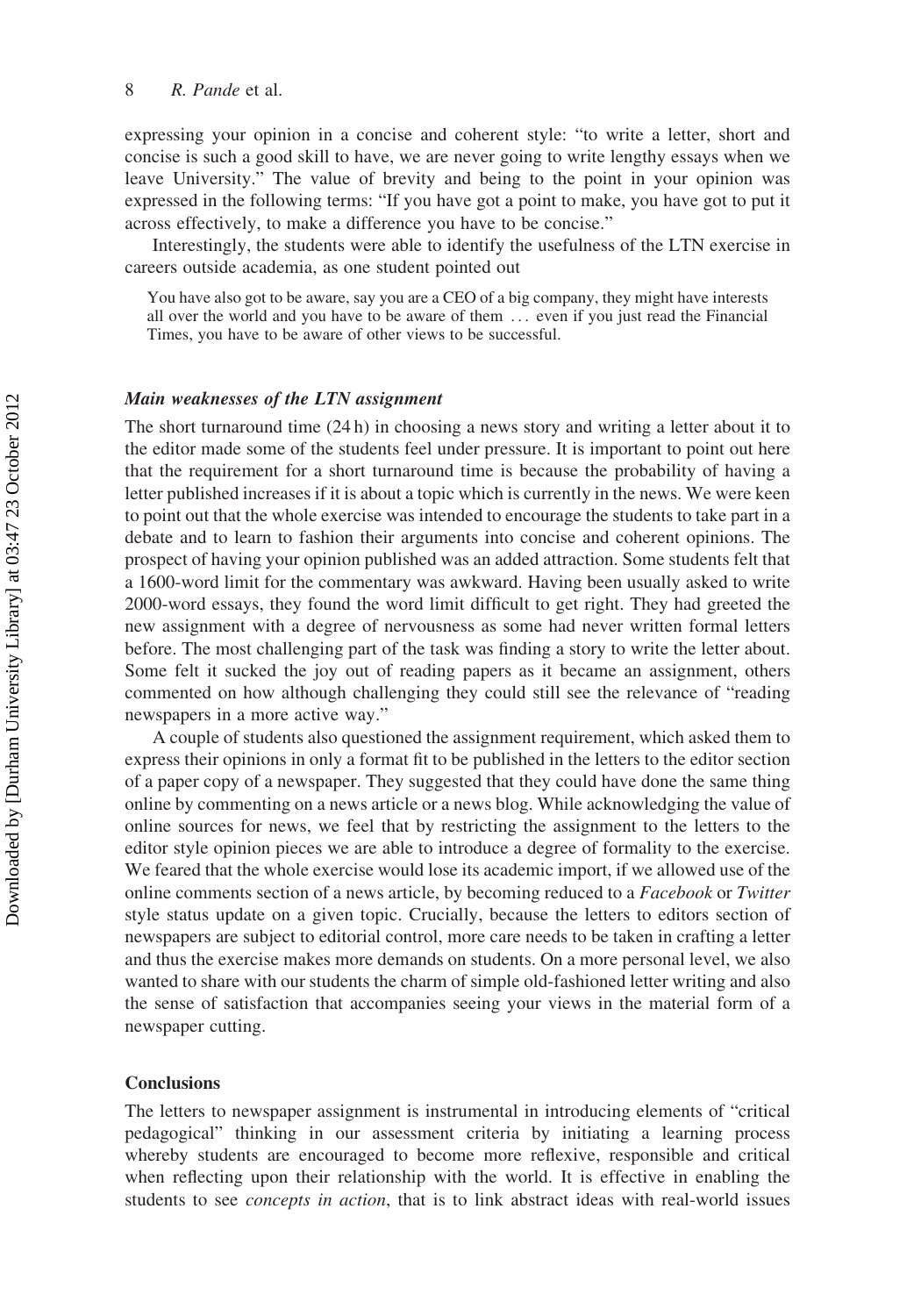and to take their reading beyond the set academic texts. Students are able to see for themselves the impact of education and learning in changing an activity such as reading newspapers from being previously thought of as a passive exercise in collecting information to its scope as a more interactive, interesting and empowering enterprise. Lastly, we believe that this exercise is able to set into motion the wheels of a critical consciousness among undergraduates. As one of the students put it in the focus group discussion,

it kind of gives you an opinion and makes you angry about stuff, because otherwise you go through day to day thinking, "oh isn't life great" but it isn't, it makes you angry and which is a good thing, it is healthy ... it makes you think you can make an effort to make a difference and you can make a change, campaign, it is really cool!

#### References

Agnew, J. (1998). Geopolitics: Re-visioning world politics (2nd ed.). London: Routledge.

- Angus, T., et al. (2001). A manifesto for cyborg pedagogy? International Journal in Geographical and Environmental Education, 10(2), 195–201.
- Arendt, H. (1954). Between past and future: Eight exercises in political thought. New York: Penguin. Retrieved from [https://webspace.utexas.edu/hcleaver/www/330T/350kPEEArendtCri](https://webspace.utexas.edu/hcleaver/www/330T/350kPEEArendtCrisisInEdTable.pdf)[sisInEdTable.pdf.](https://webspace.utexas.edu/hcleaver/www/330T/350kPEEArendtCrisisInEdTable.pdf)
- Bedford, T., & Burgess, J. (2001). The focus-group experience. In M. Limb, & C. Dwyer (Eds.), Qualitative methods for geographers: Issues and debates (pp. 121–135). London: Arnold.
- Bonnett, A. (2001). How to argue: A students' guide. Harlow: Prentice Hall.
- Bradbeer, J. (1996). Problem-based learning and fieldwork: A better method of preparation? Journal of Geography in Higher Education, 20(1), 11–18.
- Bryan, C. (2006). Developing group learning through assessment. In C. Bryan, & K. Clegg (Eds.), Innovative assessment in higher education. London: Routledge.
- Cook, I. (2010). "Nothing can ever be the case of 'Us' and 'Them' again": Exploring the politics of difference through border pedagogy and student journal writing. Journal of Geography in Higher Education, 24(1), 13–27.
- Dengler, M. (2008). Classroom active learning complemented by an online discussion forum to teach sustainability. Journal of Geography in Higher Education, 32(3), 481–494.
- Fletcher, S. (2005). Review of 'engaging students in active learning: Case studies in geography, environment and related disciplines'. Journal of Geography in Higher Education, 29(2), 313–315.
- Foucault, M. (1980). Questions of geography. In C. Gordon (Ed.), Michel Foucault, Power/knowledge. Brighton: Harvester Press.
- Freire, P. (1972). Pedagogy of the oppressed. Harmondsworth: Penguin.
- Freire, P. (1998a). Pedagogy of freedom: Ethics, democracy, and civic society. Oxford: Rowman and Littlefield.
- Freire, P. (1998b). Pedagogy of hope. New York: Continuum.
- Giroux, H. (1991). Border pedagogy and the politics of modernism/postmodernism. Journal of Architectural Education, 44(2), 69–79.
- Haraway, D. (1997). Situated knowledges: The science question in feminism and the privilege of partial perspective. In L. McDowell, & J. Sharp (Eds.), Space, gender and knowledge feminist readings (pp. 53–72). London: Arnold.
- Healey, R. L. (2012). The power of debate: Reflections on the potential of debates for engaging students in critical thinking about controversial geographical topics. Journal of Geography in Higher Education, 36, 239–257.
- Heywood, J. (1988). Assessment in higher education. Chichester: Wiley.
- Hooks, B. (1994). Teaching to transgress: Education and the practice of freedom. London: Routledge.
- Hounsell, D. (1997). Contrasting conceptions of essay-writing. In F. Marton, D. Hounsell, & N. Entwistle (Eds.), The Experience of Learning (pp. 106–125). Edinburgh: Scottish Academic Press.
- Hopkins, P. E. (2007). Thinking critically and creatively about focus groups. Area, 39, 528–535.